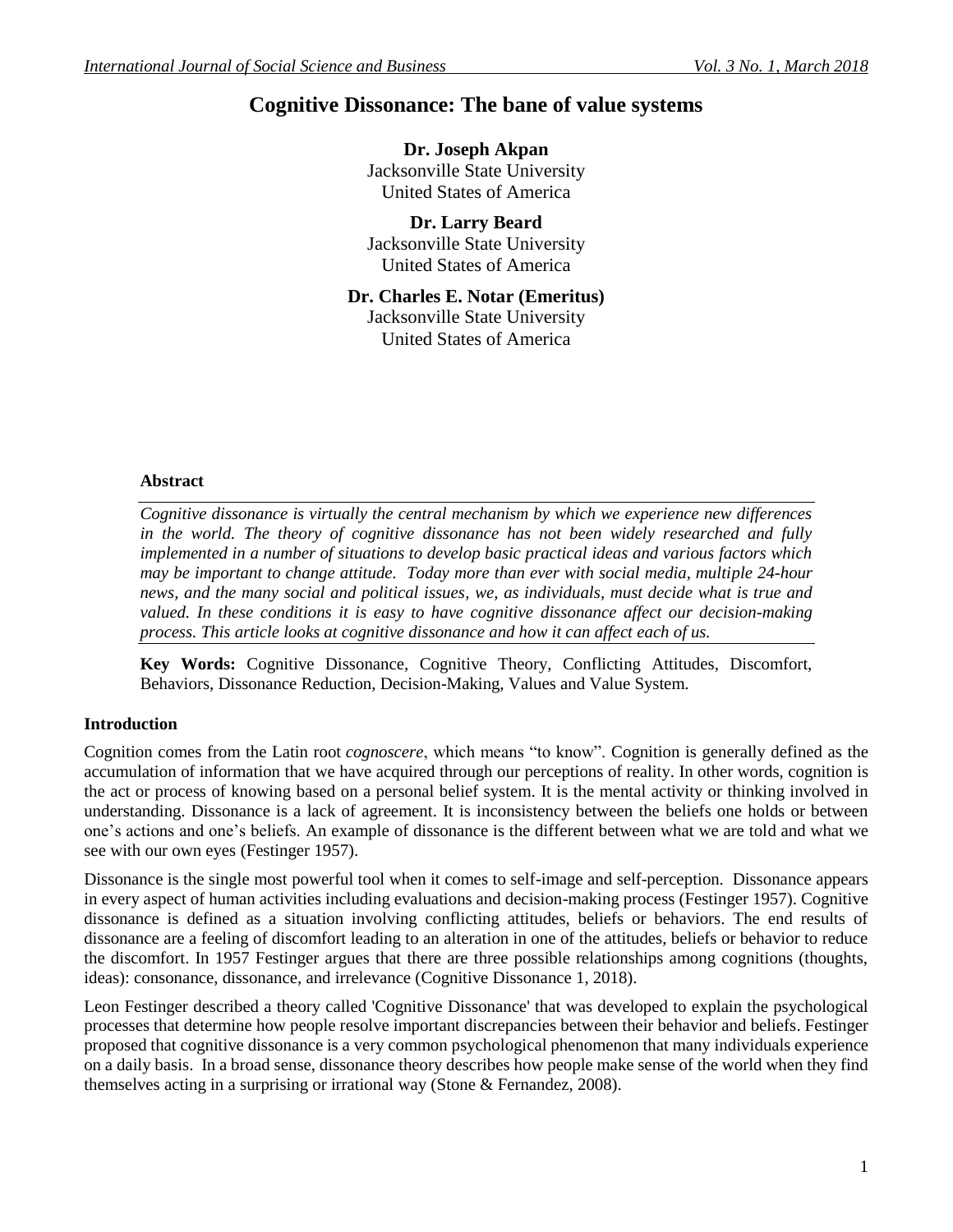#### *© Center for Academic Research www.ijssb.com*

Gibson (1992) defines 'dissonance' as a marked difference between an event or events and the description of it in words or behavior. People have a varying tolerance for dissonance according to genetics and early childhood. A person with a low tolerance for dissonance will be unable to fit his/her experiences into convenient conventions or rigid categories. As varied experiences conflict and clash, a new personal vision of reality must emerge if these dissonances are to be resolved.

Dissonance can occur when we spontaneously say or do something and immediately realize the mistake. At other times, however, dissonance can occur when we plan carefully and start off in a direction that makes sense, but then after a time, new information becomes available that suggests our behavior is unwise or immoral (Stone & Fernandez, 2008). Anxiety then results from simultaneously holding contradictory or incompatible attitudes, beliefs, as when one likes a person but disapproves of one of his or her habits (Random House, 2010).

Another example, is that despite Surgeon General's warning that smoking causes lung cancer, heart disease, emphysema, and may complicate pregnancy in women and quitting smoking now greatly reduces serious risks to your health. Although this sounds like common sense that smoking of is bad to people's health, thousands of people around the world still continue to smoke packs of cigarette every day. From this example, it seems to an inconsistency between what is believed and how someone acts. To those who smoke or continue to smoke, they know that smoking is bad for health, but because they enjoy smoking they cannot stop it (Festinger, 1957).

In addition, the frequently asked questions about exercising is why is exercise important? Even though exercise helps ward off many serious and common chronic health problems, many people find exercise not worthy of their time and effort.

#### **Values and Value System**

The definition of values can be categorized into either *"Personal Preference Values"* or *"Principle Values."* Hand values that are *"Principles,"* like honesty and compassion and fairness, are consistent, transcultural and objective. Values that are *"Principles"* are something *"To Be"*, like honest, kind, compassionate and responsible (acquired through virtues). Values are intrinsically valuable or desirable and individually determined. They regard that something is held to deserve; the importance, worth, or usefulness of something. Values are the individual beliefs people have, especially about what is right and wrong and what is most important in life, that control their family/moral/traditional behavior (Values 1 -4, 2018).

A value system is a coherent set of values and principles of right and wrong that are accepted by an individual, social group or [organization,](https://thelawdictionary.org/organization/) that establishes values, norms, or goals used as standard guiding behavior in situations existing in a society. An example of a value for many is the Golden Rule: "To do unto others as they would do unto you," Likewise, by extension, the Golden Rule can be a value system encompassing compassion, consideration, co-operation, courtesy, dedication, empathy, equitable, ethics, fairness, forgiveness, happiness and/or honesty. The depth and breadth of an individual's commitment to the values/system when making decisions determines the cognitive dissonances one encounters. The depth and breadth of the commitment is a determinate of its sustainability.

#### **Basis for Value Systems**

Patterns of history and culture help define the path one finds acceptable and follows (Lawrence, 1999). The authors see feelings, reason and tradition as the basis for a value system and where dissonance comes into play. Feeling is the general state of consciousness considered independently of particular sensations, thoughts, etc. feelings can be a physical or emotional experience or awareness or an opinion or belief. Feelings are based on sensitivity, sentiment, premonition, or atmosphere (Feeling1-4, 2018).

Reason is the power of comprehending, inferring, or thinking especially in orderly rational ways by which we distinguish truth from falsehood, and right from wrong; and by which we are enabled to combine means for the attainment of particular ends thought to form conclusions, inferences, or judgments. Reason can be seen in a person's explanations or judgements. Reason is the act or process of drawing or forming conclusions, judgments, explanations, justifications, or inferences from facts, evidence, ideas or premises. Reason is the cause for something to happen or the power of your brain to think things through, to use logic, or to try to solve a problem with logic (Reason 1-6, 2018).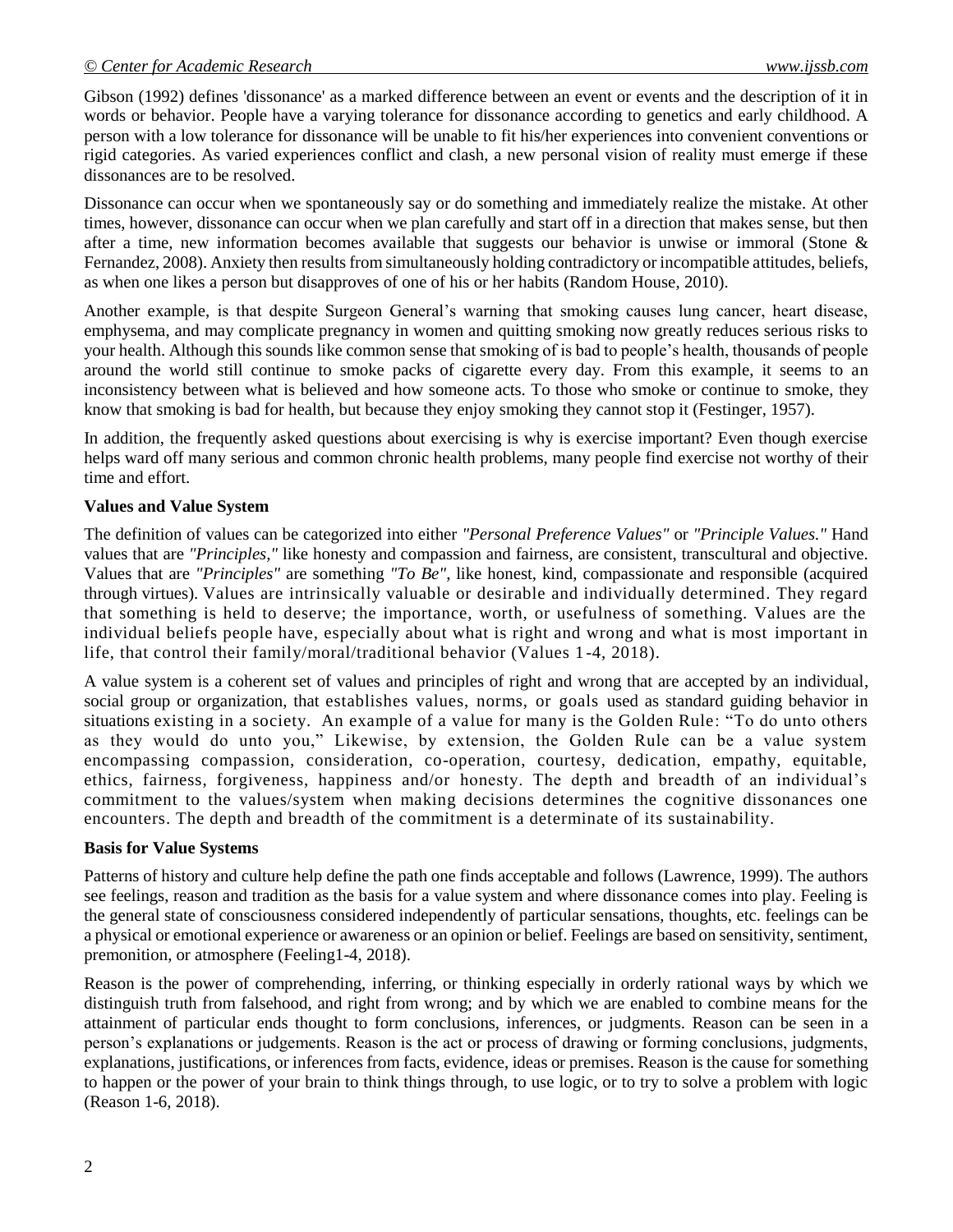Tradition can be defined as a long-established transmission of inherited, established, or customary pattern of thought, action, or behavior (such as statements, beliefs, legends, customs, information, etc., from generation to generation, especially by word of mouth or by practice) having existed for a long time and handed down from generation to generation and commonly accepted as historical though they may or may not be verifiable (Tradition 1-4, 2018).

## **The Three Ds: Distract, Diminish, Destroy**

Understanding is cluttered, meandering and protracted. Cognitive Dissonance is irritating and uncomfortable. Cherry (2017) asserts when people experience tension or discomfort when their beliefs or attitudes do not match their behaviors. People tend to seek consistency in their beliefs and perceptions. When there is a discrepancy between beliefs or behaviors, something must change in order to eliminate or reduce the dissonance She goes further and states influential factors are how personal the discomfort, how important the belief or attitude is, how strong the feeling and the pressure there is to relieve the feelings of discomfort.

Mistakes in judgment and action cause immense psychological discomfort, especially when the actions are inconsistent with deeply cherished beliefs, values, morals, or traits that define the individual (Stone & Fernandez, 2008).

When the consequences of a discrepant behavior are severe, taking responsibility may not reduce the discomfort; indeed, admitting to the mistake may make matters worse (Stone & Fernandez, 2008). Sometimes our only option for reducing the discomfort is to deny, trivialize, or seek justification for the immoral or incompetent act. Our need to restore a sense of integrity can, under some conditions, even lead us to distort our perceptions of what we did (Stone & Fernandez, 2008).

What makes dissonance processes so interesting is that the changes people undertake in the service of consistency can deviate from the reality perceived by the rest of us. The authors present the three degrees of dissonance they see in individuals: Distract, diminish, and destroy.

Distract can be defined as preventing an individual or group from giving full attention to something by diversion, interruption, disturbance, interference or hindance. Distraction can cause mental confusion by directing one's attention away from someone or something and to think about or pay attention to someone or something else instead.

The definition of diminish is to make smaller, degrade, weaken, or lesser or cause to appear less, to lessen the authority, dignity, or reputation of or to become gradually less (decrease in size, extent, or range, lessen the authority, dignity, or reputation of). The definition of destroy is to [damage](https://www.macmillandictionary.com/dictionary/british/damage_1) something so [severely](https://www.macmillandictionary.com/dictionary/british/severely) that it n[o longer](https://www.macmillandictionary.com/dictionary/british/long_1) [exists](https://www.macmillandictionary.com/dictionary/british/exist) or can never return to its normal state (nullify; neutralize; invalidate; to render ineffective or reduce (an object) to useless fragments, a useless form, or remains, as by rending, burning, or dissolving; injure beyond repair or renewal; demolish; ruin; annihilate). As you can see dissonance can have grave consequences for an individuals' value system. The authors see cognitive dissonance as a major factor in present day behavior in our society.

### **Reduction of Dissonance**

According to Festinger's theory of cognitive dissonance, people try to seek consistency in their thoughts, beliefs, and opinions. So when there are conflicts between cognitions, people will take steps to reduce the dissonance and feelings of discomfort. They can go about doing this a few different ways. Cherry (2017) reports there are three key strategies to reduce or minimize cognitive dissonance. Focus on more supportive beliefs that outweigh the dissonant belief or behavior. Reduce the importance of conflicting belief. Change the conflicting belief so that it is consistent with other beliefs or behaviors.

The theory of cognitive dissonance is a strong theory that comes with many real-life applications. It is also worthy to point out that the theory is not blind to thousands of weaknesses. For example, one may think that children should not talk back to parent, and in doing so is disrespect. Some cultures belief that children voice should not be heard, and unhappy when children run into trouble because she or he did not speak their mind. This is an example of dissonance because their beliefs go against something that is taking place and nothing is done to stop it. Dissonance is experienced when the behavior we practice is conflicting with our beliefs, as is known.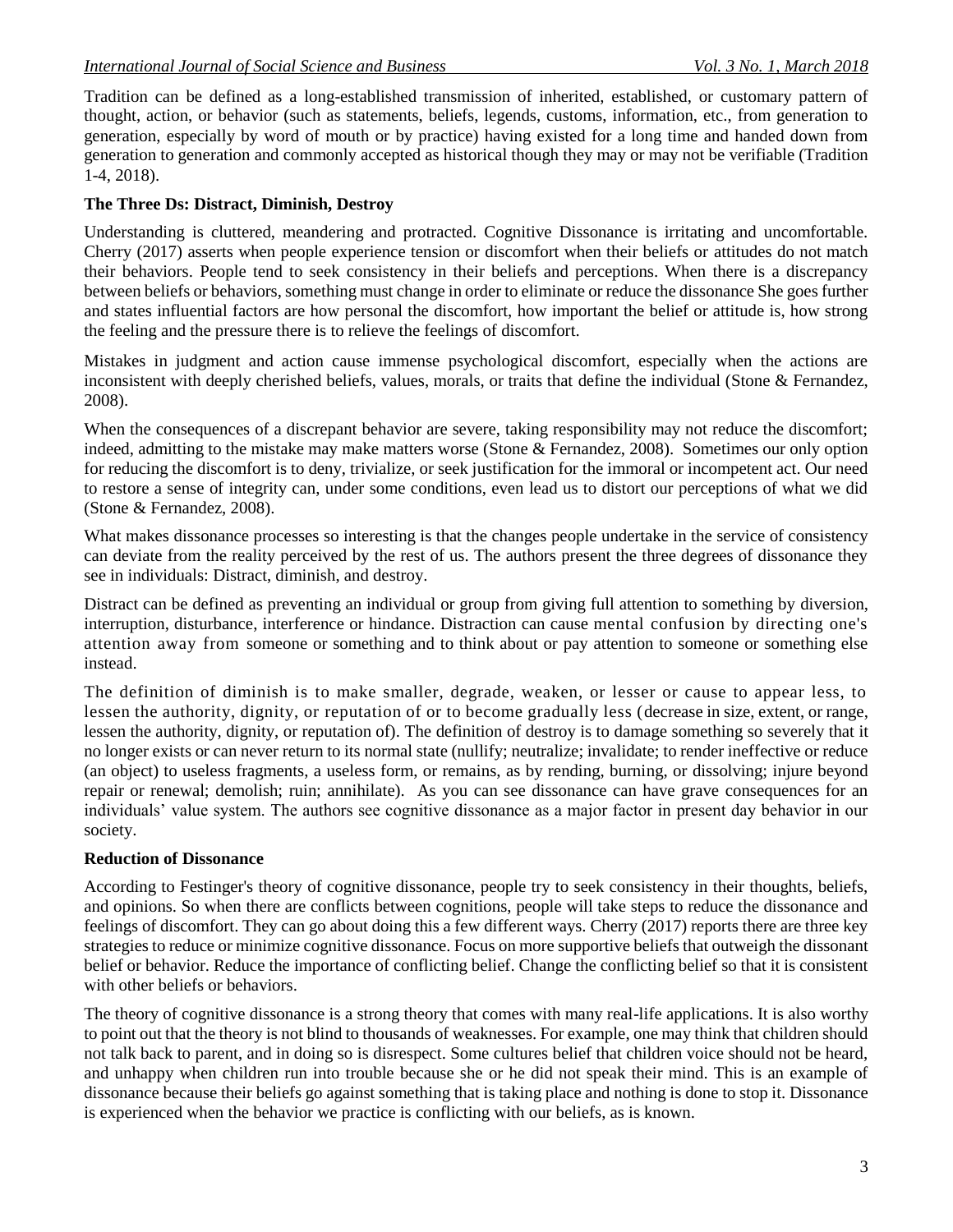Another way of reducing this discomfort is to add new beliefs which support the conflicting behavior. Adding new beliefs help outweigh the dissonance beliefs, which reduces cognitive dissonance to a great extent.

Altering the importance of the original cognitions by adding new cognitions to support the conflicting behaviors. Simply put, changing actions, behavior, beliefs completely change your attitude and/or behavior. This would seem to be most obvious, even rational, response take place when confronted with cognitive dissonance. Belittle is the importance of the inconsistent behavior. Finding consonant elements that outweigh the dissonant ones. This kind of rationalizing goes quiet often, as when employees are confronted with ethical dilemmas but fear losing their jobs. Self-affirmation: bolster self-concept in a different domain to reduce dissonance

Rational behavior vs. rationalizing behavior (a). The need to maintain our self-esteem leads to thinking that is not always rational, but rather it is rationalizing (b). Jones & Kohler (1959): for & against racial segregation, participants remembered plausible arguments that agreed with their side and remembered the implausible/weak arguments for the opposing position, prevents people from changing their opinions.

The Cherry reductions the authors see as leaving out the process of achieving a reduction. That is the process of discernment. Social media, multiple 24-hour news, and the many social and political issues we as individuals must decide what is true and valued. We must look at what is being presented as being within context or is it an isolation from the context. Discernment is the mental ability to distinguish or judge wisely and objectively; it is the act or process of exhibiting keen perception, insight and good judgment. It is the quality of being able to grasp and comprehend, coming to understand something clearly and distinctly. It is the ability to notice the fine-point details, the ability to judge something well or the ability to understand and comprehend something through evaluating between relations and judging wisely and objectively.

## **Conclusion**

The principle of cognitive dissonance operates out of the conscious level with almost the same strength as it operates under conscious sight. Decisions, decisions, decisions. Every time we make a decision, we experience dissonance: the rejected alternative is seldom always negative while chosen is rarely all positive. The authors see the key to cognitive dissonance and its effect on humans in day-to-day basis. While it can be extreme and can be obscure, like someone who feels dissonance over buying an old car. A core of 'basic humanity' surely must tie all of the world's value systems together – and if only we could locate this core we might be able to forge agreements that would minimize cognitive dissonance.

## **References**

Cherry (2017). Retrieved from<https://www.verywell.com/what-is-cognitive-dissonance-2795012> Cognitive Dissonance 1 (2018) Retrieved from

http://www.cios.org/encyclopedia/persuasion/Dcognitive\_dissonance\_1theory.htm Destroy 1 (2018). Retrieved from https://www.merriam-webster.com/dictionary/destroy Destroy 2 (2018). Retrieved from<http://www.dictionary.com/browse/destroyed> Destroy 3 (2018). Retrieved from<https://dictionary.cambridge.org/us/dictionary/english/destroy> Destroy 4 (2018). Retrieved from<https://www.macmillandictionary.com/dictionary/british/destroy> Diminish 1 (2018). Retrieved from<https://www.merriam-webster.com/dictionary/diminish> Diminish 2 (2018). Retrieved from https://www.vocabulary.com/dictionary/diminish Diminish 3 (2018). Retrieved from<http://www.definitions.net/definition/diminish> Distract 1 (2018). Retrieved from [https://www.bing.com/search?q=define+distraction&qs=AS&pq=define+distract&sc=8-](https://www.bing.com/search?q=define+distraction&qs=AS&pq=define+distract&sc=8-15&cvid=42CD242CCD4243DDAEEF86D3168F90B9&FORM=QBRE&sp=1)

[15&cvid=42CD242CCD4243DDAEEF86D3168F90B9&FORM=QBRE&sp=1](https://www.bing.com/search?q=define+distraction&qs=AS&pq=define+distract&sc=8-15&cvid=42CD242CCD4243DDAEEF86D3168F90B9&FORM=QBRE&sp=1) Distract 2 (2018). Retrieved from<https://www.merriam-webster.com/dictionary/distraction> Distract 3 (2018). Retrieved from<https://dictionary.cambridge.org/dictionary/english/distract> Distract 4 (2018). Retrieved from<https://www.merriam-webster.com/dictionary/distraction> Distract 5 (2018). Retrieved from http://www.learnersdictionary.com/definition/distract Feeling 1 (2018). Retrieved from https://www.merriam-webster.com/dictionary/feeling Feeling 2 (2018). Retrieved from<http://www.dictionary.com/browse/feeling> Feeling 3 (2018). Retrieved from<https://dictionary.cambridge.org/us/dictionary/english/feeling> Feeling 4, 2018). Retrieved from https://www.merriam-webster.com/dictionary/feeling